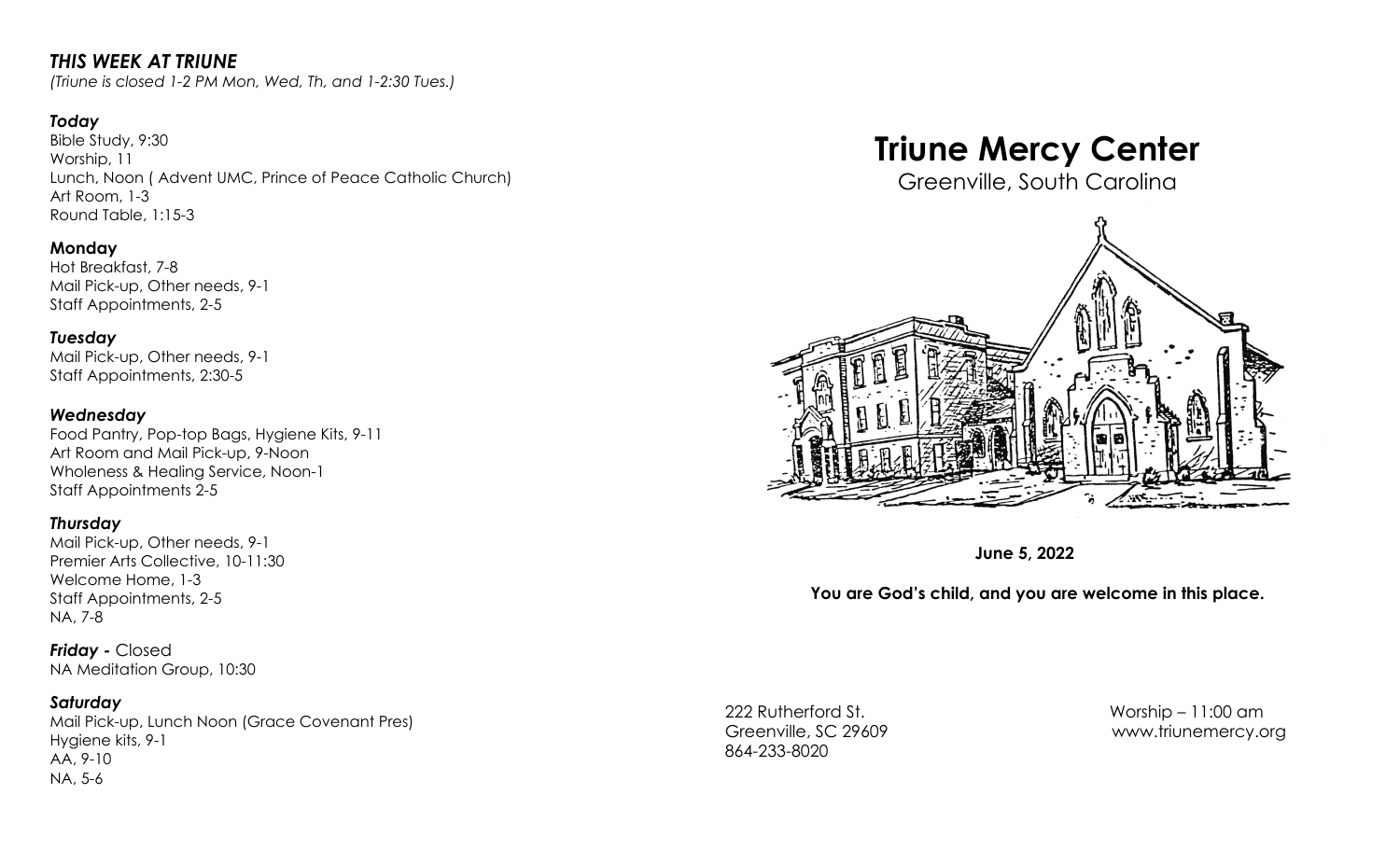| Pastor: Jennifer Fouse Sheorn                    | Interim Associate Pastor: Jeff Brown |  |  |  |
|--------------------------------------------------|--------------------------------------|--|--|--|
| Parish Associate: Elaine Nocks                   | Piano: Andy Welchel                  |  |  |  |
| Music Director/Guitar: Charles Hedgepath         | Live-streaming: Tyler Robinson       |  |  |  |
| Sound: Niles McCall                              | <b>Bass: Sam Kruer</b>               |  |  |  |
| Organ: David Hanna                               | Percussion: Ike Maddox & Jason Owens |  |  |  |
| Vocals: Bronwyn White, David Raulston, Emma Bass |                                      |  |  |  |

# **ORDER OF WORSHIP June 5, 2022 Day of Pentecost**

| Prelude                                                                                  | "Intermezzo" (Pietro Mascagni)                   | Andy Welchel |  |  |
|------------------------------------------------------------------------------------------|--------------------------------------------------|--------------|--|--|
| Welcome and Announcements                                                                |                                                  |              |  |  |
| Hymn                                                                                     | "Holy Spirit, Living Breath of God" (see insert) |              |  |  |
| Call to Worship                                                                          | (Acts 2, Rom. 8, & John 14)                      |              |  |  |
| The Spirit of Truth is moving<br>pouring out prophetic possibilities for all to see.     |                                                  |              |  |  |
| The Spirit of Truth is speaking<br>offering words of vision and hope.                    |                                                  |              |  |  |
| The Spirit of Truth is with us                                                           | weaving dreams of unity and love.                |              |  |  |
| $\mathbf{I}$ and $\mathbf{I}$ are all $\mathbf{I}$ and $\mathbf{I}$ are all $\mathbf{I}$ |                                                  |              |  |  |

Let us worship God!

## **Prayer of Confession (in Unison)**

**Loving God, by the power of your Spirit, bind us all together as your children for we are all scattered. Free us from the chains of division and divisiveness. Unstop our blocked ears, that we might listen to and hear one another with understanding and compassion. Forgive us the cultural pride that refuses to learn the language of another. Forgive our stubbornness and ignorance when we cast out barriers of insensitivity that repel others from knowing you. By**

**your Spirit's power undo the plight of Babel by the miracle of Pentecost, to the end that all may hear the gospel and praise the risen Christ with one voice. Amen.**

### **Assurance of Pardon**

**Leader:** Everyone who calls on the name of God has been saved, is being saved, and will be saved. Friends, through Jesus Christ, we're forgiven. Alleluia and Amen.

|                    | Meditation "A Beautiful Noise" (Keys/Carlile) Emma Bass & Bronwyn White |                                |
|--------------------|-------------------------------------------------------------------------|--------------------------------|
| Scripture          |                                                                         | Romans 8:14-17                 |
| Sermon             |                                                                         | Jennifer Fouse Sheorn          |
| Offering           | "Look Up Child" (Daigle/Mabury/Ingram)                                  | Emma Bass                      |
| Doxology           |                                                                         | <b>UMH #95</b>                 |
|                    | Celebration of Communion                                                |                                |
|                    | Music during Communion                                                  | "Redemption Song" (Bob Marley) |
| <b>Benediction</b> |                                                                         |                                |
| Postlude           |                                                                         | <b>Band</b>                    |
|                    |                                                                         |                                |

**Please turn off cell phones during the service. Masks are optional.**

**A Wholeness & Healing Service will be offered THIS Wednesday, June 8th at 12 pm in the sanctuary.**

**Interested in volunteering? Scan this code:**